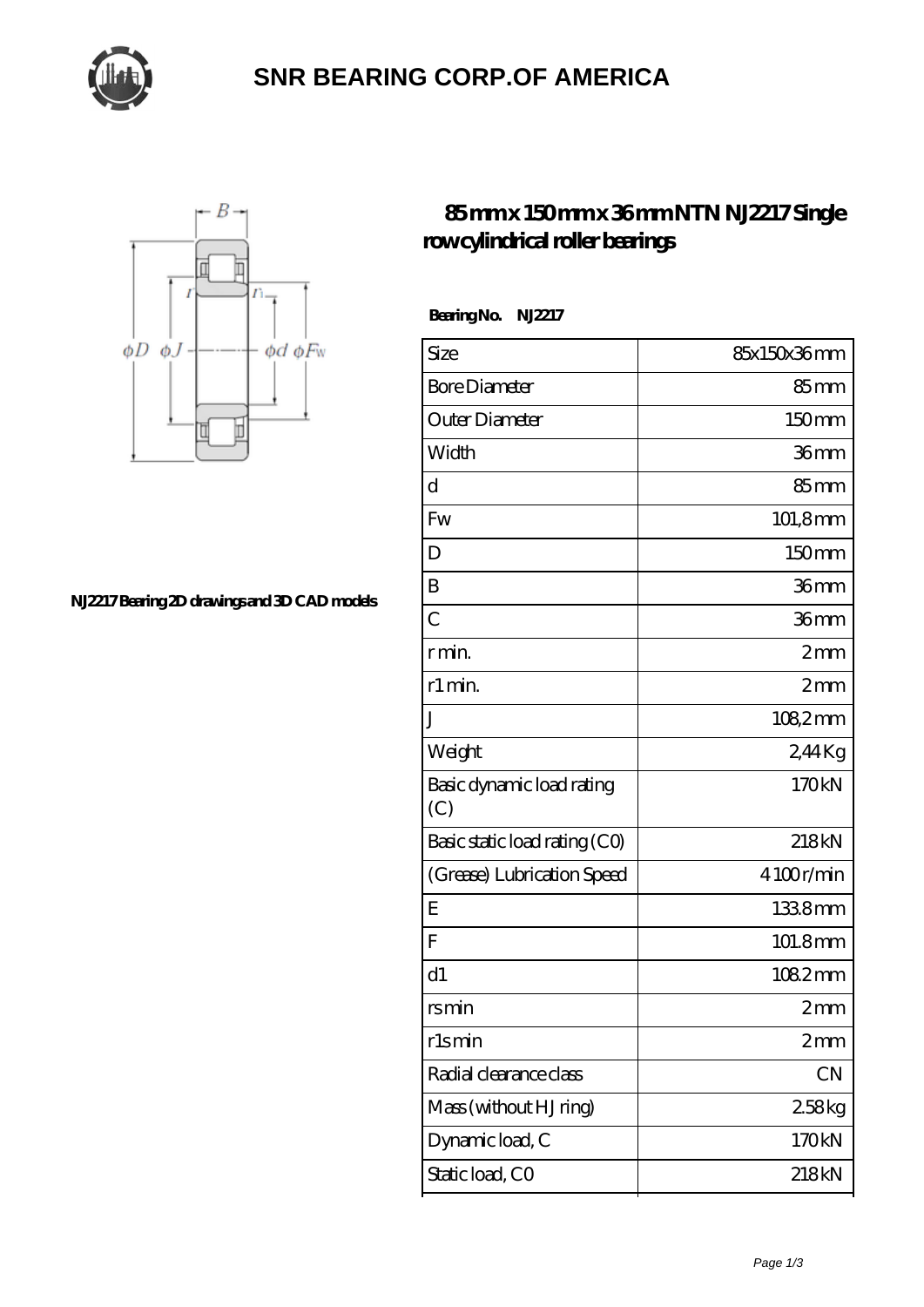

## **[SNR BEARING CORP.OF AMERICA](https://m.thebestofquebec.com)**

| Fatigue limit load, Cu                           | 25.3kN                                |
|--------------------------------------------------|---------------------------------------|
| Nlim (oil)                                       | $4800$ rpm                            |
| Nlim (grease)                                    | $4,100$ rpm                           |
| Min operating temperature,<br>Tmin               | $-40^\circ$ C                         |
| Max operating temperature,<br>Tmax               | $120^\circ$<br>C                      |
| Characteristic cage<br>frequency, FTF            | 043Hz                                 |
| Characteristic rolling<br>element frequency, BSF | $7.23$ Hz                             |
| Characteristic outer ring<br>frequency, BPFO     | 691 Hz                                |
| Characteristic inner ring<br>frequency, BPFI     | $9.09$ Hz                             |
| damin                                            | 94 <sub>mm</sub>                      |
| damax                                            | $99$ mm                               |
| dc min                                           | 110mm                                 |
| Damax                                            | 141 mm                                |
| ramax                                            | 2mm                                   |
| Category                                         | Cylindrical Roller Bearings           |
| Inventory                                        | 0 <sup>0</sup>                        |
| Manufacturer Name                                | <b>NTN</b>                            |
| Minimum Buy Quantity                             | N/A                                   |
| Weight / Kilogram                                | 239                                   |
| Product Group                                    | <b>BO4144</b>                         |
| <b>Bore Profile</b>                              | Straight                              |
| Cage Material                                    | <b>Steel</b>                          |
| Precision Class                                  | RBEC 1   ISO PO                       |
| Number of Rows of Rollers                        | Single Row                            |
| Separable                                        | Inner Ring - One Side                 |
| Rolling Element                                  | Cylindrical Roller Bearing            |
| Profile                                          | Complete with Outer and<br>Inner Ring |
|                                                  |                                       |